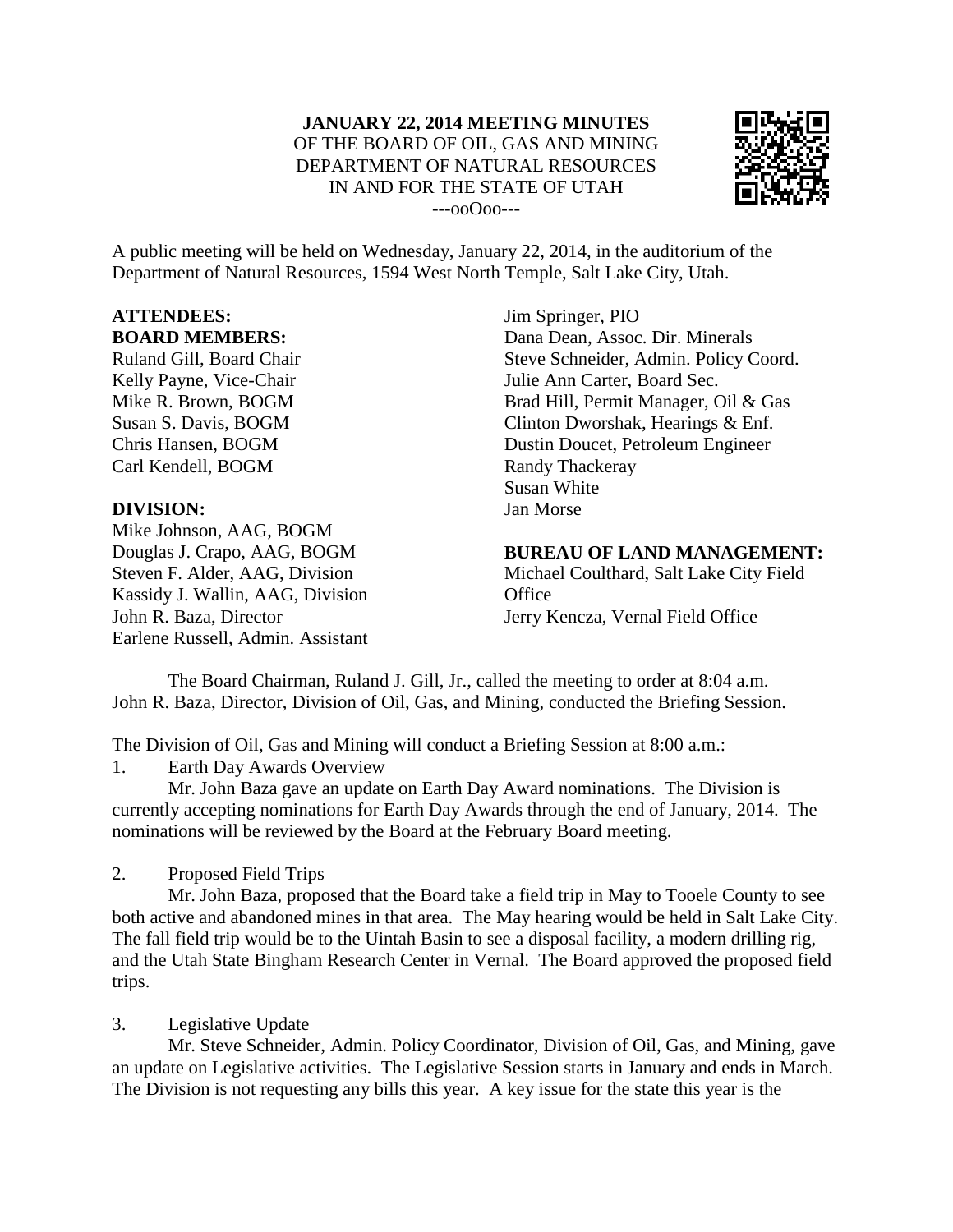budget. The Legislature plans to have the base budgets approved by the second week of the session. Key energy and mineral bills we are looking at include: a severance tax amendment bill; a bill to allow a city or county to impose a severance tax on sand and gravel; HB 229 to modify the EPA's air contaminant code; a bill to establish a fund to study threatened and endangered species, and air quality matters, pay for possible legal challenges and an amendment to Title 40 on the pooling statute. Administrative bills we are watching include a bill regarding public records access, and a bill regarding rule-making.

- 4. Other
	- John Rogers is attending the GWP meeting and is out of the state today.
	- The Division has received current reports regarding water management at the Crandall Canyon Mine. The iron content is on the decline.
	- Susan White is working on an internal policy on Sage Grouse.
	- Late last month the Governor's office selected a new board member. The Senate will review the candidate and confirm the new person, but we have to wait for the Senate to confirm that appointment.
- 5. Next Month's Agenda and Division Calendar
	- The Legislature commences next Monday morning and goes for 45 days through March 13.
	- Bowie Resources is having an environmental and safety meeting in Grand Junction next week. Ms. Dana Dean, Associate Director, Mining, will attend the meeting.
- 6. Opportunity for Public Comment There were no comments.

The Board Chairman, Ruland J. Gill, Jr., adjourned the Briefing Session at 8:31 a.m. The formal portion of the meeting will begin at 9:00 a.m.

The Board will hear the following matters at 9:00 am:

*Please note: Transcripts of the formal items will be available for review at the Division offices approximately fifteen business days after the hearing date. Copies of individual transcripts may be purchased by calling Atkinson-Baker at (800) 288-3376 and requesting Job No. A70ACA3, and the individual docket number.*

1. [Docket No. 2009-019 Cause No. C/025/0005](http://ogm.utah.gov/amr/boardtemp/redesign/2014/01_Jan/Dockets/2009-019_C0250005_SierraClub.html) – In the Matter of the Request for Agency Action of Utah Chapter of the Sierra Club, Southern Utah Wilderness Alliance, Natural Resources Defense Council, and National Parks Conservation Association, Petitioners; Division of Oil, Gas and Mining, Respondent – Request for Board Review of the Division's October 19, 2009 approval of the Application of Alton Coal Development, LLC to Conduct Surface Coal Mining and Reclamation Operations in Coal Hollow, Kane County, Utah.

*(The Board will hear argument on the extent of discovery allowed in the attorneys fees claim by Alton against Sierra Club, et al.)*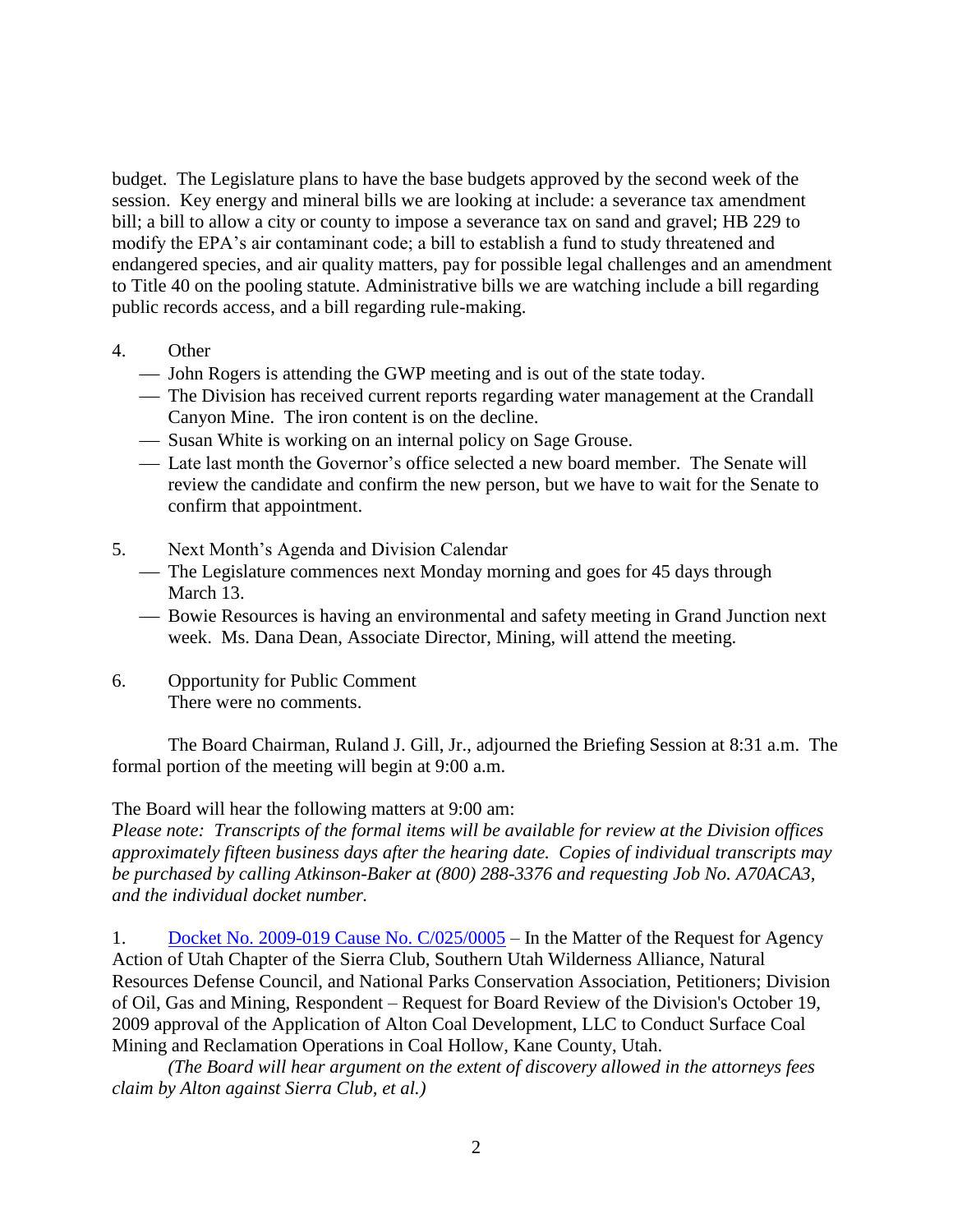Board Members present - Ruland J. Gill, Jr., Chairman, Kelly L. Payne, Vice-Chairman, Michael R. Brown, Susan S. Davis, Chris D. Hansen, and Carl F. Kendell.

Counsel for the Board - Michael S. Johnson, Assistant Attorney General, Natural Resources.

Counsel for the Petitioner - Bennet E. Bayer, Landrum & Shouse, Denise A. Dragoo, and James P. Allen, Snell and Wilmer, Attorneys for Alton Coal Development, LLC.

Counsel for the Respondent - Michael E. Wall, and Stephen H.M. Bloch, Attorneys for the Sierra Club et al.

Counsel for the Division - Kassidy J. Wallin, and Steven F. Alder, Assistant Attorneys General, Natural Resources.

The Board heard arguments regarding the extent of discovery to allow. The Board took the matter under advisement and will either do a Minute Entry or an Order to Proceed.

2. [Docket No. 2011-018 Cause No. 250-02](http://ogm.utah.gov/amr/boardtemp/redesign/2014/01_Jan/Dockets/2011-018_250-02_MarionEnergy.html) – Notice of Agency Action for an Order Requiring MARION ENERGY to plug and reclaim wells; or Forfeit Surety Bond and Authorize the Division to Plug and Reclaim wells located in Townships 13 and 14 South, Range 7 East, Carbon County, Utah.

*(Continued from the December 04, 2013, Board Hearing)*

Board Members present - Ruland J. Gill, Jr., Chairman, Kelly L. Payne, Vice-Chairman, Michael R. Brown, Susan S. Davis, Chris D. Hansen, and Carl F. Kendell.

Counsel for the Board - Michael S. Johnson, Assistant Attorney General, Natural Resources.

Counsel for Marion Energy - Michael J. Malmquist, Parsons Behle & Latimer.

Counsel for the Division - Steven F. Alder, Assistant Attorney General, Natural Resources. Witnesses: Clint Dworshak and Dustin Doucet.

A good faith attempt has been made to have the Utah Fuels #8 Well either plugged or producing. There have been delays due to the weather. Marion requests that the matter be continued to February. The Division agrees with the request. The Board granted the motion to continue to February to allow workover of the well.

3. [Docket No. 2013-026 Cause No. 131-134](http://ogm.utah.gov/amr/boardtemp/redesign/Dockets/2013/12-Dec/dec2013_2013-026_131-134_Homeland.html) – In the Matter of the Petition by the Division of Oil, Gas and Mining for an Order: (1) Forfeiting to the Division Homeland's bond associated with the Brown 3-2 well; (2) Authorizing the Division to complete plugging and reclamation of the Brown 3-2 well and the lands affected by the well; (3) Authorizing the Division to take other action necessary to recover from Homeland any and all costs associated with the plugging and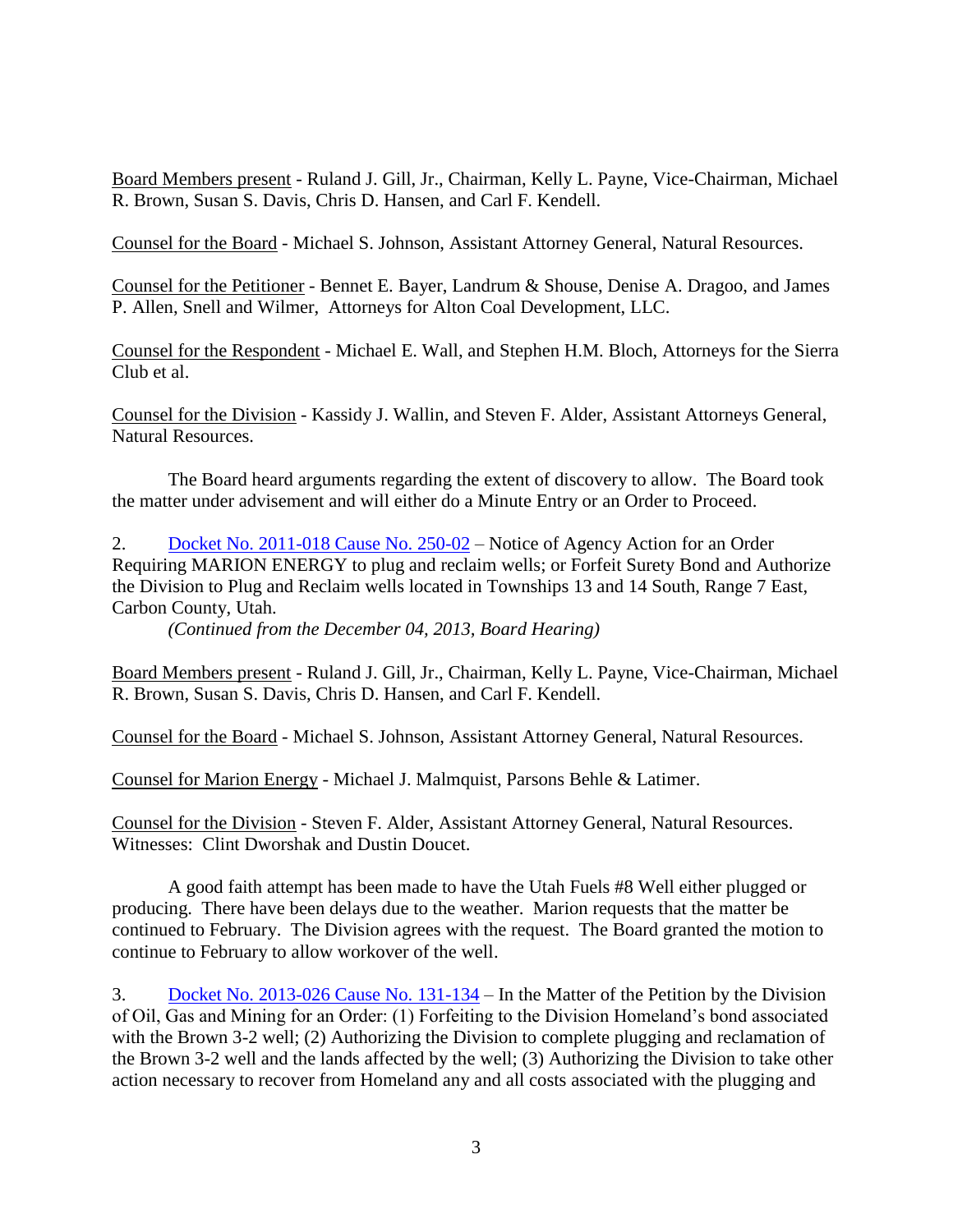reclamation of the Brown 3-2 well; and (4) Ordering Homeland to establish new bond coverage for its remaining wells in the State of Utah. *(Continued from the December 4, 2013, Board Hearing)*

Board Members present - Ruland J. Gill, Jr., Chairman, Kelly L. Payne, Vice-Chairman, Michael R. Brown, Susan S. Davis, Chris D. Hansen, and Carl F. Kendell.

Counsel for the Board - Michael S. Johnson, Assistant Attorney General, Natural Resources.

Counsel for Homeland - Thomas W. Clawson, Van Cott, Bagley, Cornwall & McCarthy

Counsel for the Division - Kassidy J. Wallin, Assistant Attorney General, Natural Resources, Witnesses: Clint Dworshak and Dustin Doucet.

The Division made a motion to continue to February. Homeland has agreed to repair the wellbore and isolate the critical zone. They agree with the Division's motion to continue. The Board granted the motion to continue to February.

4. [Docket No. 2013-034 Cause No. 131-136](http://ogm.utah.gov/amr/boardtemp/redesign/2014/01_Jan/Dockets/2013-034_131-136_Crescent.html) – In the Matter of the Request for Agency Action of CRESCENT POINT ENERGY U.S. CORP. for an Order extending the Board's Orders entered in Cause Nos. 131-14 and 131-24 to establish sectional (640 - acre or substantial equivalent) drilling units and to authorize up to 16 producing wells per drilling unit so established for the production of oil, gas and associated hydrocarbons from the Lower Green River and Wasatch Formations underlying the Randlett Area, comprised of various Sections within Townships 3 South, Ranges 1 and 2 East, USM, and Township 4 South, Range 2 East, USM, Uintah County, Utah.

*(Continued from the December 4, 2013, Board Hearing)*

Board Members present - Ruland J. Gill, Jr., Chairman, Kelly L. Payne, Vice-Chairman, Michael R. Brown, Susan S. Davis, Chris D. Hansen, and Carl F. Kendell.

Counsel for the Board - Michael S. Johnson, Assistant Attorney General, Natural Resources.

Counsel for Crescent Point Energy U.S. Corp. - Frederick M. MacDonald, Esq., MacDonald & Miller Mineral Legal Services, PLLC. Witnesses: Ryan W. Waller, Chris Sutton, and Katie Matthews.

Counsel for the Division - Steven F. Alder, Assistant Attorney General, Natural Resources. Witnesses: Clint Dworshak, Dustin Doucet, and Brad Hill.

Representing the Bureau of Land Management - Michael Coulthard, Petroleum Engineer, Salt Lake City Office, and Jerry Kenczka, Vernal Field Office.

The Board took the matter under advisement.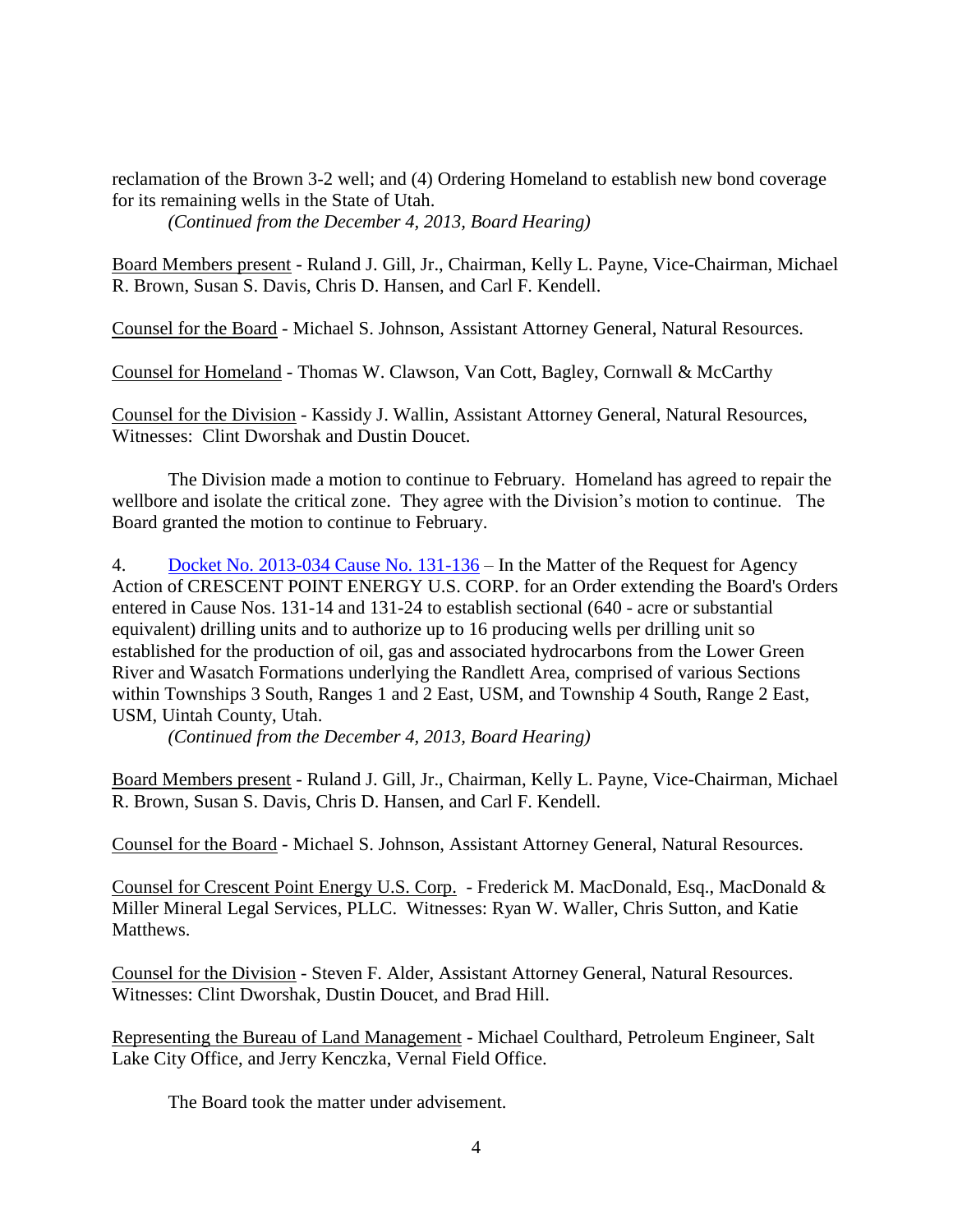5. [Docket No. 2013-038 Cause No. S/039/0020](http://ogm.utah.gov/amr/boardtemp/redesign/2014/01_Jan/Dockets/2013-038_S0390020_BryceHHaas.html) –In the Matter of the Petition by the Division of Oil, Gas and Mining for an Order: (1) Withdrawing Bryce H. Haas's Notice of Intention to Commence Small Mining Operations at the B&H Quarry, S/039/0020, located in portions of the east half of Section 5, Township 20 South, Range 2 East, SLBM, Sanpete County, Utah; (2) Forfeiting Bryce H. Haas's surety for the B&H Quarry; (3) Authorizing the Division to complete reclamation at the B&H Quarry; and Granting such further relief as the Board may deem just and reasonable under the circumstances.

(Continued from the December 4, 2013, Board Hearing)

Board Members present - Ruland J. Gill, Jr., Chairman, Kelly L. Payne, Vice-Chairman, Michael R. Brown, Susan S. Davis, Chris D. Hansen, and Carl F. Kendell.

Counsel for the Board - Michael S. Johnson, Assistant Attorney General, Natural Resources.

Counsel for the Division - Kassidy J. Wallin, Assistant Attorney General, Natural Resources.

This matter has been continued to the February hearing.

6. [Docket No. 2014-001 Cause No. 243-12 –](http://ogm.utah.gov/amr/boardtemp/redesign/2014/01_Jan/Dockets/2014-001_243-12_ConocoPhillips.html) In the Matter of the Request for Agency Action of CONOCOPHILLIPS COMPANY for an Order establishing a 160-acre drilling and spacing unit for the production of gas (including coalbed methane) from the Ferron Formation in the SE¼ of Section 9, Township 15 South, Range 8 East, SLM, Carbon County, Utah.

Board Members present - Ruland J. Gill, Jr., Chairman, Kelly L. Payne, Vice-Chairman, Michael R. Brown, Susan S. Davis, Chris D. Hansen, and Carl F. Kendell.

Counsel for the Board - Michael S. Johnson, Assistant Attorney General, Natural Resources.

Counsel for ConocoPhillips Company - Relma M. Miller, Esq., MacDonald & Miller Mineral Legal Services, PLLC. Witnesses: Jordan M. Zongol, and Thomas W. Zadick.

Counsel for the Division - Stephen F. Alder, Assistant Attorney General, Natural Resources. Witnesses: Clint Dworshak, Dustin Doucet, and Brad Hill.

The Board approved the petition as requested by unanimous vote.

7. [Docket No. 2014-002 Cause No. 142-10 –](http://ogm.utah.gov/amr/boardtemp/redesign/2014/01_Jan/Dockets/2014-002_142-10_Axia.html) In the Matter of the Request for Agency Action of ULTRA RESOURCES, INC. for an Order authorizing the flaring of gas in excess of the amounts allowed under Utah Admin. Code Rule R649-3-20(1.1) from twelve (12) Three Rivers Area wells located in Sections 32 and 36 of Township 7 South, Range 20 East, SLM, and Sections 3, 8, and 16 of Township 8 South, Range 20 East, SLM, Uintah County, Utah.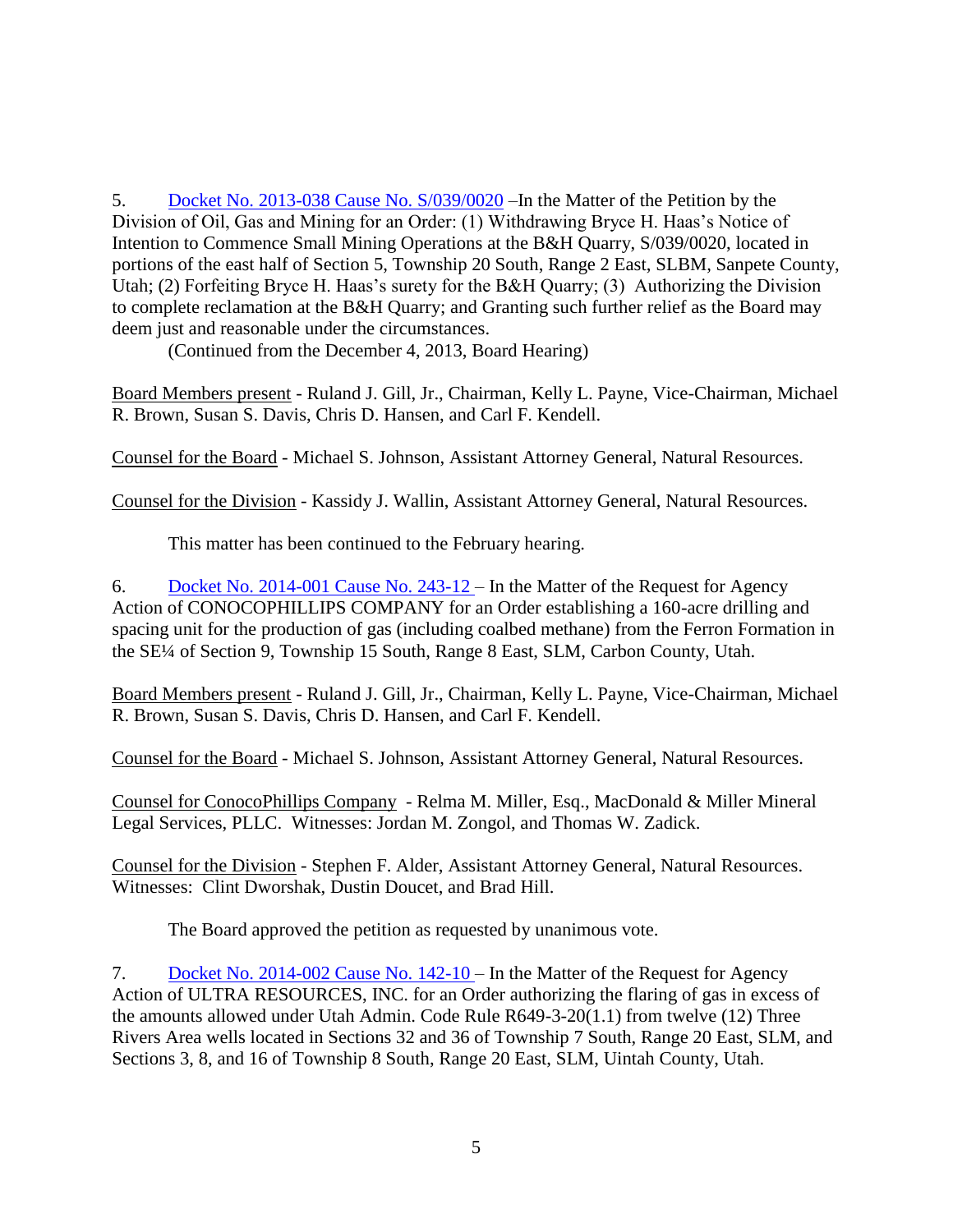Board Members present - Ruland J. Gill, Jr., Chairman, Kelly L. Payne, Vice-Chairman, Michael R. Brown, Susan S. Davis, Chris D. Hansen, and Carl F. Kendell.

Counsel for the Board - Michael S. Johnson, Assistant Attorney General, Natural Resources.

Counsel for Ultra Resources, Inc. - Kiersty Loughmiller, Esq., Frederick M. MacDonald, Esq., MacDonald & Miller Mineral Legal Services, PLLC. Witnesses: Ned Higgins, and Jason Gaines.

Counsel for the Division - Kassidy J. Wallin, Assistant Attorneys General, Natural Resources. Witnesses: Clint Dworshak, Dustin Doucet, and Brad Hill.

For the Bureau of Land Management - Jerry Kenczka, Vernal Field Office

The Board denies the request to delegate authority to the Division to authorize flaring, and authorized Ultra to flare until the last day of February, and requiring Ultra to report to the Board at the February Board Hearing. No further flaring would be allowed.

8. [Docket No. 2014-003 Cause No. 245-07 –](http://ogm.utah.gov/amr/boardtemp/redesign/2014/01_Jan/Dockets/2014-003_245-07_XTO.html) In the Matter of the Request for Agency Action of XTO ENERGY INC. for an Order extending the Board's Order entered in Cause No. 245-1 To establish a 160-acre drilling unit for the production of gas (including coalbed methane) from the Ferron Formation comprised of the SE¼ of Section 26, T17S, R7E, SLM, Emery County, Utah.

Board Members present - Ruland J. Gill, Jr., Chairman, Kelly L. Payne, Vice-Chairman, Michael R. Brown, Chris D. Hansen, and Carl F. Kendell. Susan S. Davis was excused at 5:00 p.m.

Counsel for the Board - Michael S. Johnson, Assistant Attorney General, Natural Resources.

Counsel for XTO Energy, Inc. - Kurt P. Gasser, Esq., Frederick M. MacDonald, Esq., MacDonald & Miller Mineral Legal Services, PLLC. Witnesses: G. Scott Thompson, James M. Kwolek, and George Harold Staus.

Counsel for the Division - Steven F. Alder, Assistant Attorney General, Natural Resources. Witnesses: Clint Dworshak, Dustin Doucet, and Brad Hill.

The Board approved the application as requested by unanimous vote. Susan Davis did not participate in this matter.

9. [Docket No. 2014-004 Cause No. 272-03 –](http://ogm.utah.gov/amr/boardtemp/redesign/2014/01_Jan/Dockets/2014-004_272-03_Berry.html) In the Matter of the Request for Agency Action of BERRY PETROLEUM COMPANY for an Order establishing 40-acre drilling and spacing units for production of oil and gas from the Green River and Wasatch Formations underlying Sections 5 and 7 in Township 6 South, Range 4 West, USM, Duchesne County, Utah.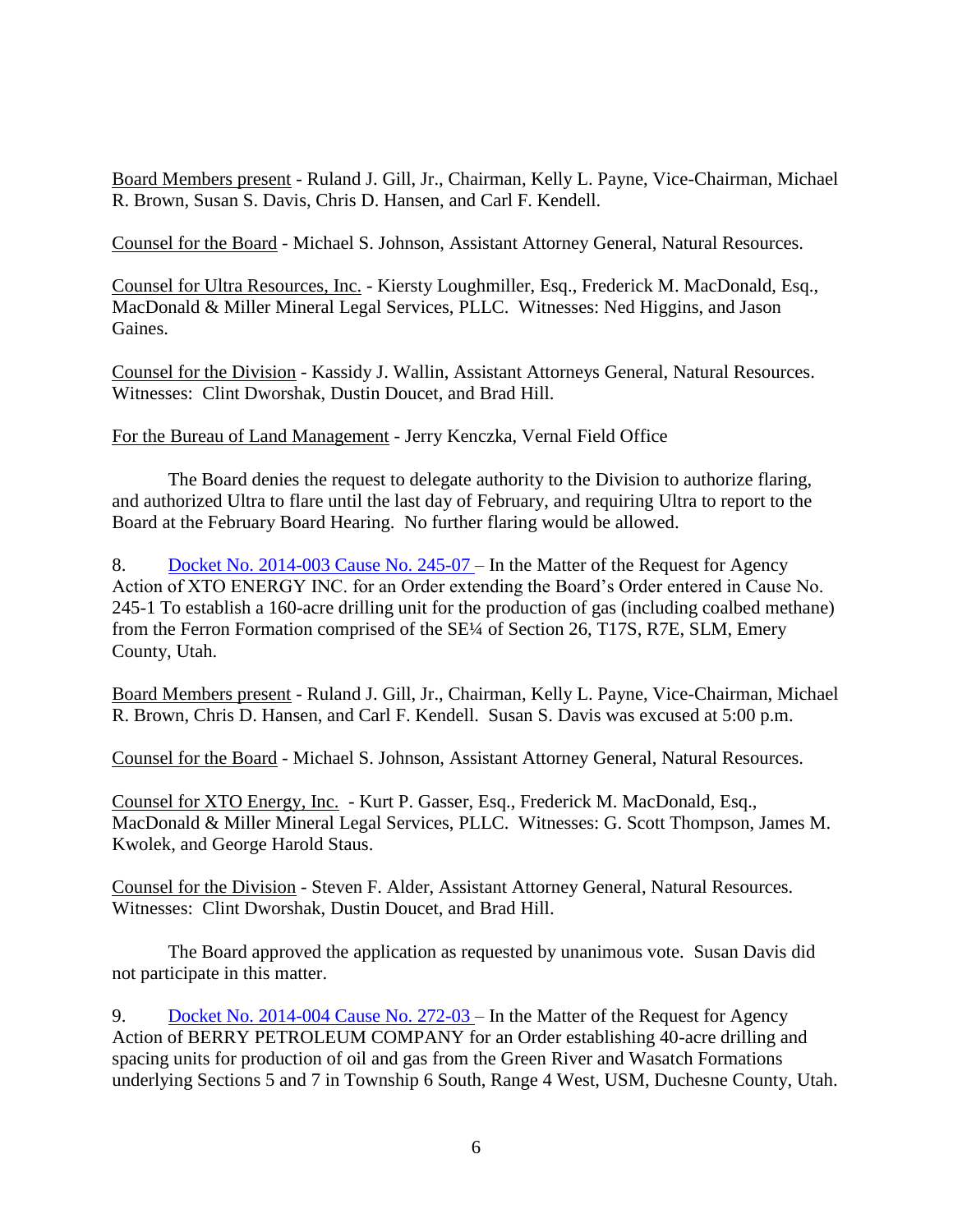Board Members present - Ruland J. Gill, Jr., Chairman, Kelly L. Payne, Vice-Chairman, Michael R. Brown, Chris D. Hansen, and Carl F. Kendell. Susan S. Davis was excused at 5:00 p.m.

Counsel for the Board - Michael S. Johnson, Assistant Attorney General, Natural Resources.

This matter is continued to February.

10. [Docket No. 2014-005 Cause No. UIC-362.2-2 –](http://ogm.utah.gov/amr/boardtemp/redesign/2014/01_Jan/Dockets/2014-005_UIC-362.2-2_ClearCreek.html) In the Matter of the Request for Agency Action of CLEAR CREEK CBM, LLC for approval to inject produced water from the Cook #20- 1 Well located in Section 20, Township 13 South, Range 7 East, Carbon County, Utah, into the Alpine School District #3-17 (SWD) Class II Injection Well located in Section 17, Township 13 South, Range 7 East, Carbon County, Utah.

Board Members present - Ruland J. Gill, Jr., Chairman, Kelly L. Payne, Vice-Chairman, Michael R. Brown, Susan S. Davis, Chris D. Hansen, and Carl F. Kendell.

Counsel for the Board - Michael S. Johnson, Assistant Attorney General, Natural Resources.

Counsel for Clear Creek CBM, LLC - Thomas W. Clawson, Van Cott, Bagley, Cornwall & McCarthy. Witnesses: Steve Ault, and Craig Clement.

Counsel for the Division - Douglas J. Crapo, Assistant Attorney General, Natural Resources. Witnesses: Clint Dworshak, Dustin Doucet, and Brad Hill.

Public Comments were received from the audience from Dave Levanger, Director for Planning, Carbon County, and from George Liodakis, Landowner.

The Board granted the petition as requested by unanimous vote. Tom Clawson will prepare the Order.

11. [Docket No. 2014-006 Cause No. 139-114 –](http://ogm.utah.gov/amr/boardtemp/redesign/2014/01_Jan/Dockets/2014-006_139-114_Newfield.html) In the Matter of the Request for Agency Action of NEWFIELD PRODUCTION COMPANY for an Order Pooling all Interests in four drilling units established by The Board's Orders entered in Causes Nos. 131-51, 139-8, and 139- 90 in Sections 14, 17, and 23, Township 3 South, Range 2 West, and Section 17, Township 3 South, Range 3 West, U.S.M., Duchesne County, Utah.

*(The Board will consider the recommended findings of fact and conclusions of law generated by the hearing examiner from the January 15, 2014 hearing.)*

Board Members present - Ruland J. Gill, Jr., Chairman, Kelly L. Payne, Vice-Chairman, Michael R. Brown, Chris D. Hansen, and Carl F. Kendell. Susan S. Davis was excused at 5:00 p.m.

Counsel for the Board - Michael S. Johnson, Assistant Attorney General, Natural Resources.